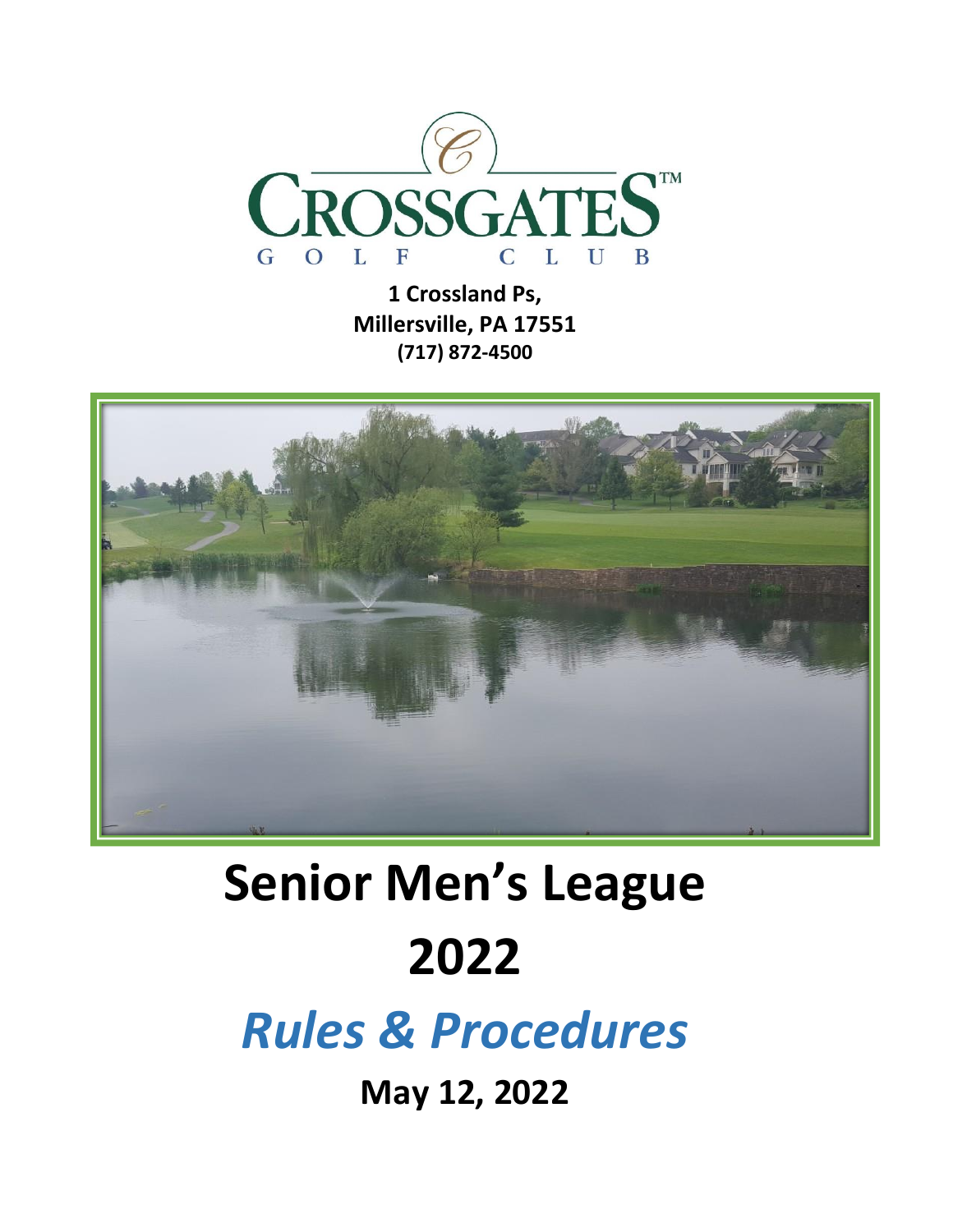### **Crossgates Senior Men's League –** *Rules* **May 12, 2022**

- ❖ Every Thursday beginning April 7 thru November 3 (no minimum round requirement)
- ❖ Tee times will be randomly assigned to each golfer.
- ❖ Minimum age is 60
- ❖ All play will be from the SR. Tees (with exceptions. See Handicap Rules)
- ❖ Weekly Food and Beverage specials: each week in our Restaurant

#### *Costs:*

- 1. \$5 (one time league fee). \$5 will be posted to your cumulative money list (see # 3 below).
- 2. \$40 to ride, no walking rate. (\$35 Greens Fee and Cart Fee + \$5 prize money). All golfers MUST take a cart. Walking is NOT allowed in the Crossgates Senior Men's League.
- 3. Cost includes \$5 for the prize \$ purse each week. The Pro Shop staff will maintain a yearly cumulative money list. You may redeem your onetime league fee and / or winnings weekly, or you can allow them to accumulate as long as you wish, even from 1 year to the next. When you redeem your winnings, they will be paid in the form of Pro Shop credits.
- 4. There will be an additional \$20 cart fee charge to any member who prefers to ride alone in a cart.
- 5. All prize \$ will be issued to individuals in the form of a Pro Shop credit. No team prize \$ will be issued, except for scrambles. Pro Shop credits may be used toward greens fees, cart fees, range balls, or Pro Shop merchandise. They cannot be used for food and beverage items.

#### *Pairing & Team Assignments***:**

We use one of 3 methods to accomplish the weekly pairing:

- 1. The 1<sup>st</sup> week of each month, we use the *"Similar Handicap"* pairing. Members with single handicaps will be paired together, those in the teens will be paired, etc. etc.
- 2. During the 2<sup>nd</sup>, 3<sup>rd</sup> and 4<sup>th</sup> weeks (of a 5-week month), we will use our <u>"Standard"</u> pairing process. That is, each team will consist of an A, B, C, & D player, based on handicaps. You could be an "A" one week and a "B" the next, depending on the number of players each week.
- 3. During the last week of each month, we will use the *"Buddy" System* for pairing. The Buddy system enables any member to request to play with any other member *regardless of handicap*. If you are interested in this pairing, please confirm with your buddy before you make the request to the committee. These "Buddy" pairings will be unchanged unless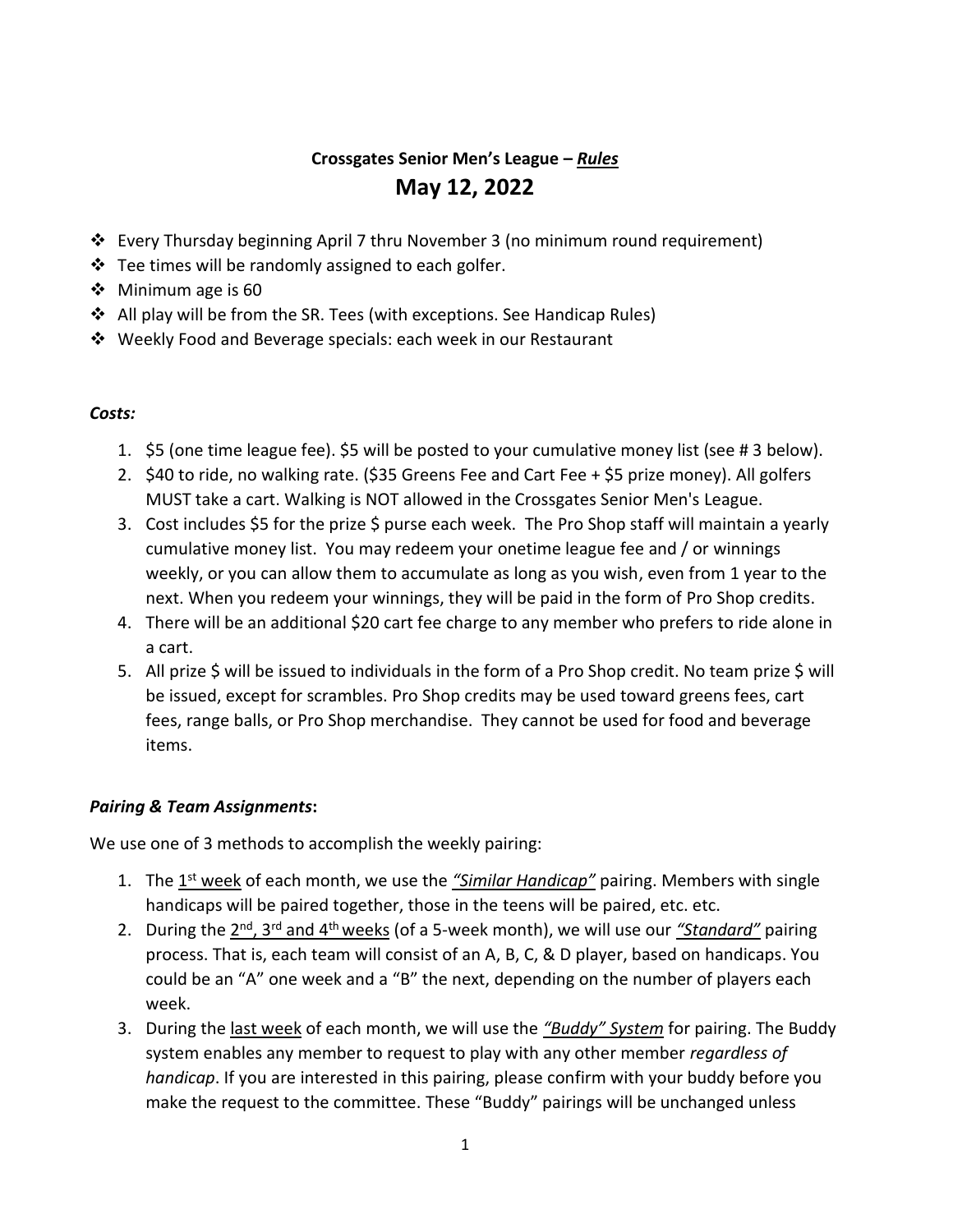requested by the member. If a "Buddy" team does not make up a foursome, that group will be filled in by other members to make up foursomes.

Note: The  $4<sup>th</sup>$  format we use is for our scrambles. Using member's handicaps, we pair the *lowest* A player with the *highest* B player, the *lowest* C player, and the *highest* D player to make up the first foursome. We continue that process until all players in the scramble are assigned to a foursome. This methodology results in each team being very closely matched by handicap. It is our only format where price money is awarded to *Teams* Vs individual members.

*Guest Policy:* - Guests who are 60 or older, and not league members are permitted. The cost for a guest is \$38, the normal senior rate. Guests are *not* eligible for prize \$. Members with guest(s) must have another member in their group, to be eligible for prize money.

*Scramble Format* – We will use a scramble format for all scramble rounds during the season. Those dates will be communicated to the membership before the start of the season. Teams will be assigned based on handicaps to "balance" the teams. Fees and prize money are as follows.

*Fee*: \$5.00 per member (no guests are allowed) *Prize money:* based on lowest *Team* scores (% & # of payouts subject to change each scramble pending turnout):

- 1. 1<sup>st</sup> Lowest Net 40%
- 2. 2<sup>nd</sup> lowest Net 30%
- 3. 3 rd lowest Net 20%
- 4. 4<sup>th</sup> lowest Net 10%

*Scramble Pairing – We pair the teams based on handicaps to ensure fair and balanced competition of teams. As such, members must have a league handicap to participate in league scrambles. However, members without a league handicap (less than 3 rounds in the season) are welcome to play in our scrambles. They will be paired with other members without a league handicap. They will not be eligible for prize money for that round, including closest to-the-pin, but all other league benefits will apply. They will be eligible for the Hole-in-one pool if they are participating in that pool and are playing with another Crossgates Senior Men's League member.*

#### *Weekly Playing Procedure:*

1. Starting the 2022 season, we are changing our weekly sign-up to play procedure. You will no longer be able to sign up in the pro shop *OR BY EMAILING THE LEAGUE*. The new emailbased procedure, requires that each member who intends to play a given week, responds to an email requesting his intent.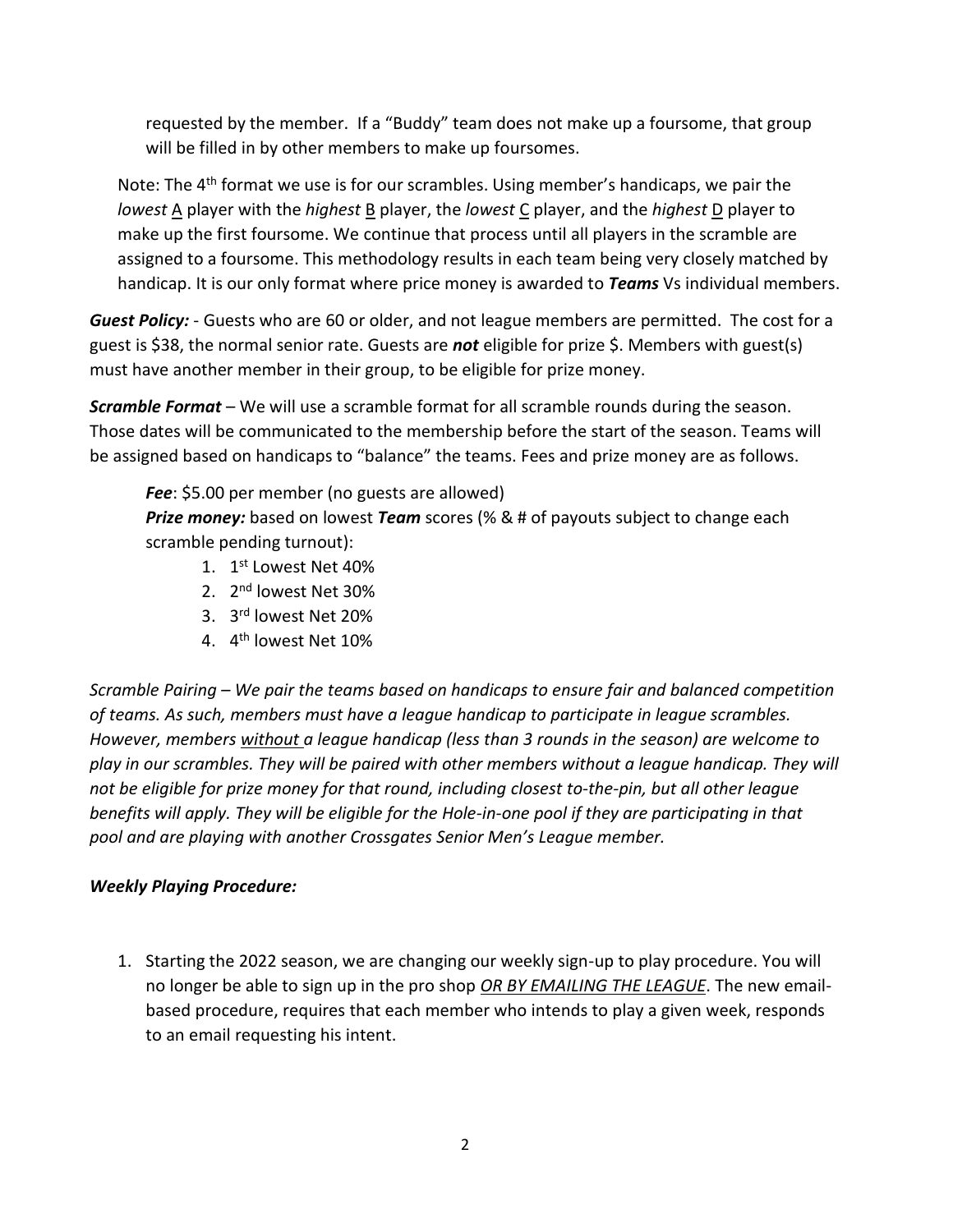By noon each Friday, the league will send an email to all members asking if they intend to play the following Thursday. If you respond with a *"NOT PLAYING"*, or do not respond at all, you will not be paired for that coming week's round.

If you respond with a *"Playing",* you will be paired for that coming week's round and your tee time will be posted to the website by noon on Wednesday the day before the round. This tee time notification is the same procedure we used during the 2021 season.

Whichever way you decide to respond, you must do so by **5pm the Monday** before Thursday's round. This gives each member time between Friday at noon and Monday at 5PM to let us know your intentions.

Note, we will no longer accept "future" plans (multiple weeks) as we did in the past. You must respond each week you intend to play.

*Note:* Members who show up to play, but are not on the pairing list because they have not advised us in advance using one of the above notification methods, will be considered as a **"walk-in"** for that week. If you are a **"walk-in"** and:

- a. …there are only foursomes, you *will not* be able to play in the league that week.
- b. …it is a scramble week; you *will not* be able to play in the league that week.
- c. …there are open threesomes, the league will do its best to pair you with an open threesome. However, you *will not* be **eligible for prize money** that week including Closest-to-the-Pin and any of the other league awards, except Hole-in-One, if participating.
- 2. Members who will be bringing guests *must* send an email *to [XSML@crossgatesgolf.com](mailto:XSML@crossgatesgolf.com)* by 5pm the **Monday** before Thursday play with the names and number of guests expected.
- 3. Pairing and teams will be accomplished *randomly* using one of the four methods mentioned above.
- 4. The parings and tee times will be posted to the website at *<https://crossgatesgolf.com/>* by noon each Wednesday.
- 5. An XSML (Crossgates Senior Men's League) score card will be **on the weekly sign in table.** Teams should keep a 2<sup>nd</sup> score card for verification and validate the official score card before submitting to the Pro Shop at the end of the round. **All scores submitted to the Pro Shop are FINAL** – There will be no adjustments after the fact. **Scores are entered Hole by Hole and the computer tallies the total. Scores are NOT entered by the total you came up with.**
- 6. On the Thursday of play, members will; go in the pro shop to pay for the round, get a key for the cart, pick up score cards on the table at the base of the steps, and join the 3 other members assigned to that **tee time.**
- 7. All golfers will be *randomly* assigned a tee time, each week. The group & tee time will be posted to the Crossgates Website (*<https://crossgatesgolf.com/>* by noon each Wednesday.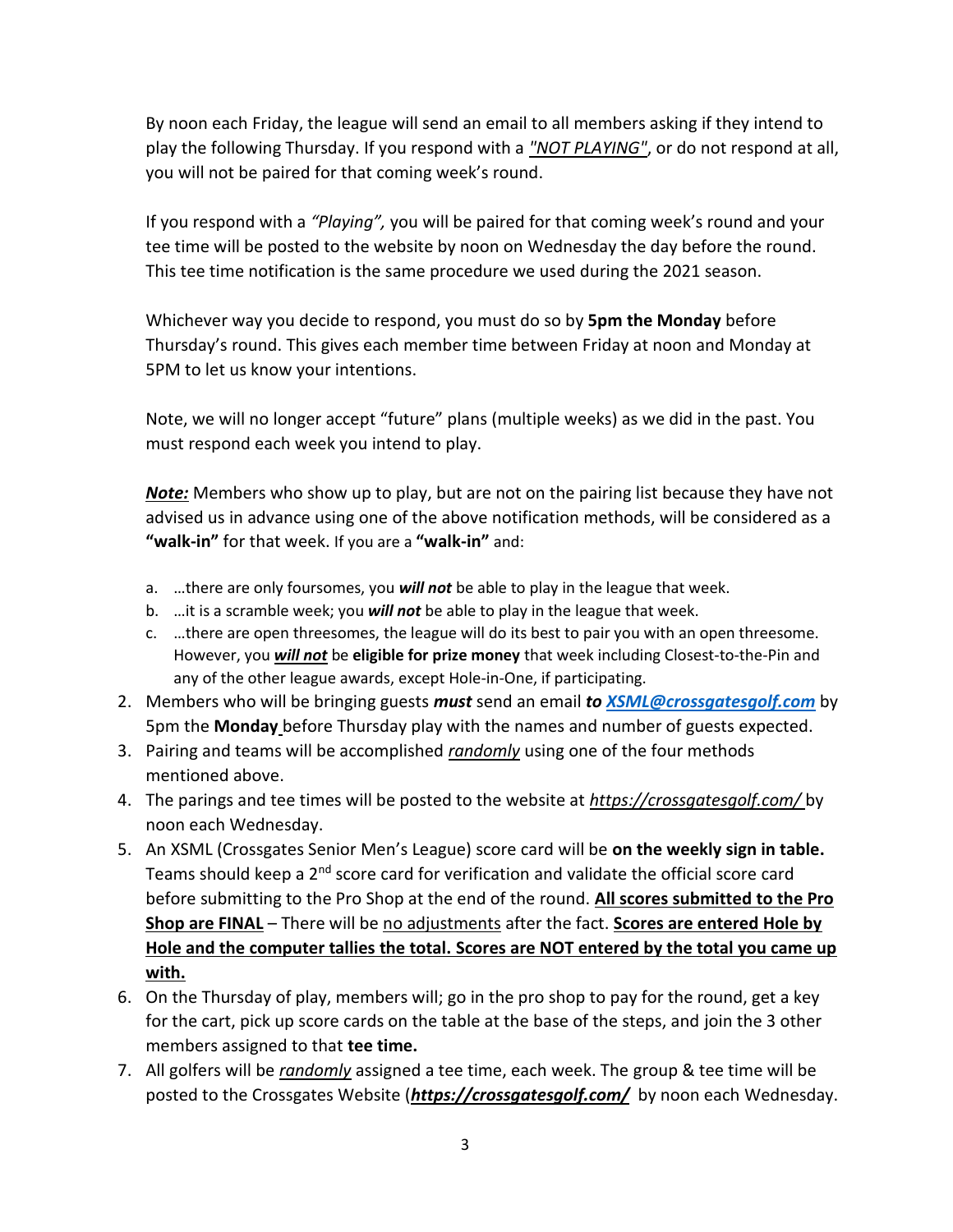Before proceeding to the 1<sup>st</sup> hole tee box, each team should designate a "Team Captain", who will;

- a. Circle his name on the XSML score card to indicate he is the "Team Captain".
- b. Post *Starting* and *Ending* times on the XSML score card.
- c. Enforce league rules and pace of play.
- d. Keep official score on the XSML score card, sign, and turn it into the Pro Shop.
- e. Keep two score cards. One official, one unofficial, and reconcile at the end of the round. All scores on the official XSML score card, submitted to the Pro Shop, are FINAL!

#### *\*Handicaps:*

1. **Initial Handicap**:

*New members*, and returning members with less than 3 rounds in the previous season, will not be eligible for prize money, including Closest-to-the-Pin, nor will they be allowed to play in any league scrambles until they've played 3 league rounds in the same season. You will be given a handicap of 99 (to indicate you are pending a league handicap) until you've played 3 rounds. After playing 3 rounds; you will be given a league handicap, you will be eligible for prize money, including Closest-to-the-Pin, you may play in any league scramble, and your handicap will be adjusted throughout the season based on our handicap rules.

*Returning members* with more than 3 rounds in the previous season will be given their ending handicap from the previous season.

- 2. Your handicap for your **4 th & 5th rounds** will be the average of your first 3 scores, -72.
- 3. Your handicap for all rounds **after your 5th** will be the average of your last 5 scores, -72.

*\*Note on our handicapping:* Many of our rules are designed to *avoid slow play* - e.g.:

- Maximum league handicap is 36.
- All play from gold tees. Members with Handicaps of 32 or higher can *optionally* play from the red tees. This applies to par 4's and 5's only. Par 3's must be played from the gold tees by all players. This rule applies to all rounds, including scrambles.
- Hit No provisional balls.
- You may "stir" your ball within the length of a scorecard.
- **Triple Bogey is the max score** on any given hole. If you're not in the hole after 6 strokes on a par 3, 7 on a par 4, or 8 on a par 5, pick up the ball and take a max score!

Because of these liberal rules, members *should not* use the Crossgates Senior Men's League handicap for any play that requires a USGA handicap. Your Crossgates Senior Men's League handicap is a good measure of your skill level, but should not be used as an "Official" USGA handicap. If you have any questions on this, please call the Pro Shop (717) 872-4500.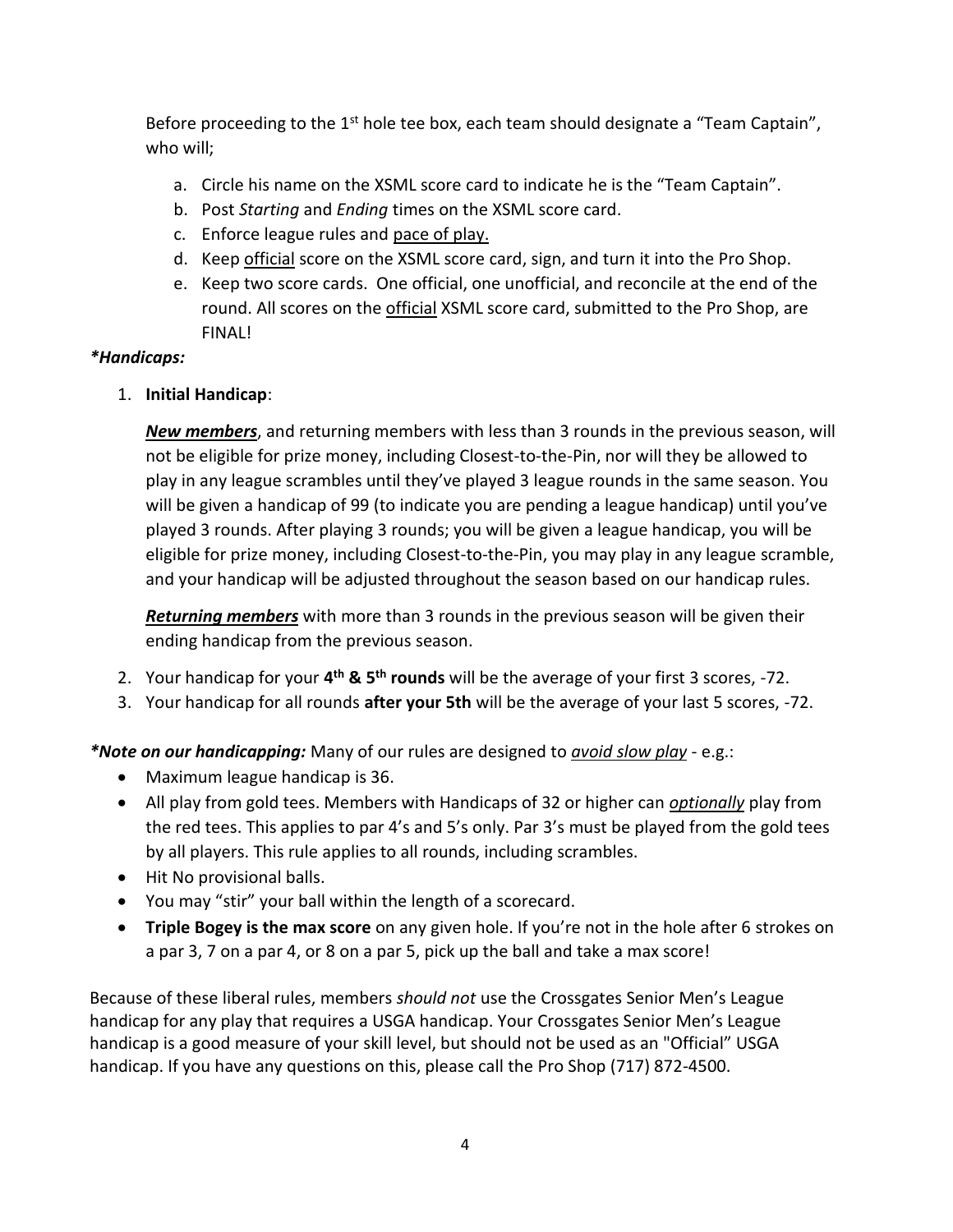We apply the *Adjusted Gross Score* to maintain valid handicaps.

#### *Adjusted Gross Score* **(for H'Cap-not Prize \$)**

Handicap Maximum on any hole 9 or less Double Bogey 10 thru 19 7 20 or more 8

#### *Scoring:*

- 1. Post *Actual* Scores on every hole. However, there is a "Cap" of **Triple Bogey** on any given hole. If you're not in the hole after 6 strokes on a par 3, 7 on a par 4, or 8 on a par 5, pick up the ball and take the max score!
- **2.** All scores posted to the "official" score card and tuned into the Pro-Shop at the end of the round are "final". No adjustments will be made once turned into the Pro-Shop. It is incumbent upon all members to ensure their **Hole-by-Hole** scores are accurate and verified **before** being submitted to the Pro-Shop. It is the reason we ask all teams to use two scores cards; one "official" and one for verification. **The computer will tally your total based on your hole-by-hole scores.**
- 3. For prize money, all scoring will be NET, determined by your handicap, each week.
- 4. Please post *Starting* and *Ending* times on the score card so we can monitor playing times.

*The scores turned in by the members will be verified by two committee members. Adjustments to handicaps, based on above rules, will not exceed 36 strokes in any given week*.

#### *Prize Money:*

- 1. The purse for each week will be \$5.00 x number of playing members (no guests or members with handicaps of 99 can participate in Prize Money).
- 2. The total purse will be divided into 2 OR MORE flights depending on the number of players. The flights will be established based on handicaps (High & Low).
- 3. Guidelines for the distribution of Prize money for each of the **ABCD Flights** are as follows:
	- a.  $1<sup>st</sup>$  Place = 30 % of that flights total
	- b.  $2<sup>nd</sup>$  Place = 25 % of that flights total
	- c.  $3<sup>rd</sup>$  Place = 20 % of that flights total
	- d.  $4<sup>th</sup>$  Place = 15 % of that flights total
	- e. 5<sup>th</sup> Place = 10 % of that flights total
- 4. Gross and Net Winners in the A Flight In 2019, we began handing out Gross prizes in the A Flight during similar handicap weeks (once a month).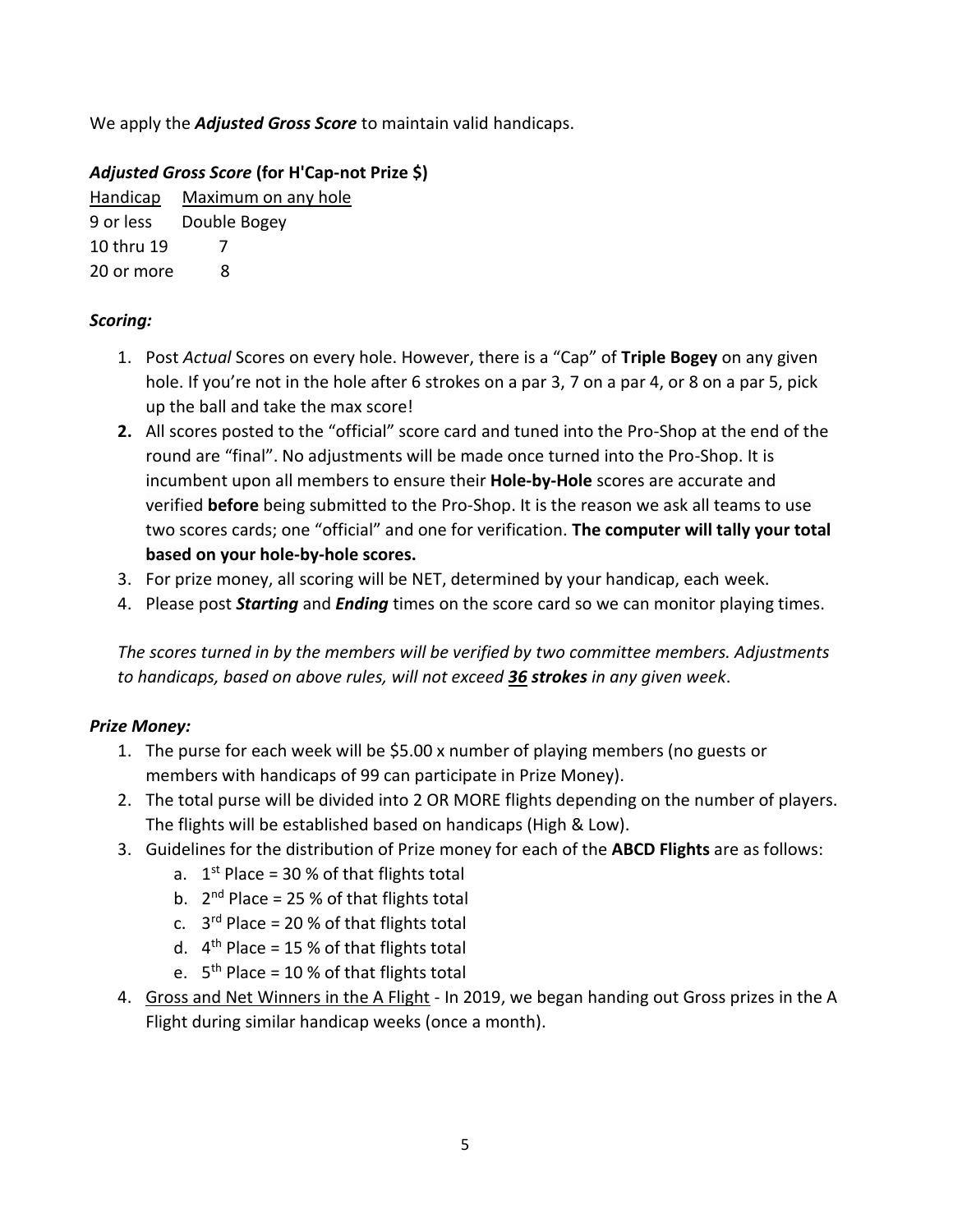The prize money will be split evenly between Gross and Net in the A Flight only. Players cannot win gross and net. Players can only win once per week. The committee will give the player the most beneficial result, either gross or net.

Example: 15 Players in the A Flight 15 Players x \$5 = \$75.00 \$5 taken out for CTP prizes. Total Prize Pool is now = \$70.00

The \$70 in the prize pool will be split in half - \$35 for Gross and \$35 for Net. In this example the payout for each division (gross and net) will be: 1st Place = 50% of the prize pool (\$17.50) 2nd Place = 30% of the prize pool (\$10.50) 3rd Place = 20% of the prize pool (\$7.00)

- 5. **Two Closest to the Pin awards** per week. Each week, the League will use a portion of the prize money pool for any given week to be paid out as a reward for the member(s) who is "Closest-to-the-Pin" on the two par 3's designated by the league for that week. The prize will be **\$12.50** for each of the two CTP par 3's. The same member can win both CTP''s if he is that lucky. This rule is in effect for all weeks of play including league scrambles. You must complete the round in order to collect a Closest-to-the-Pin reward.
- 6. PRIZE MONEY Ties: Ties will be distributed at the discretion of the committee members based on varying circumstances.
- 7. Prize money for each week's winnings (and the season accumulative) will be posted to the Crossgates website at [www.crossgatesgolf.com](http://www.crossgatesgolf.com/) , by noon the Friday following Thursday play.
- 8. *Hole-in-One Pool (HIOP) …*
	- a. **Eligibility:** Any Senior League Member can voluntarily participate in the HIOP at any time during the season with an entry fee of \$5.00. Simply signup in the ProShop.
	- b. **Participation** is totally voluntary. The total of the HIOP will be posted weekly in the Pro Shop. The pool fund will be maintained by the league Treasurer. If a *HIO* is made during the season by a member of the HIOP, the individual will win the entire *HIOP*. In the unlikely event of multiple *HIOs* on the same day, all winners will share equal portions of the pool. There is no requirement or obligation for the winner to share his good fortune. When a *HIO* is made by a member of the *HIOP*, the pool will be set to zero and members are welcome to join the next pool with a fee of \$5.00. If the season ends before the pool is won, the pool will carry over to the next season. There will be no entry fee for the new season's pool for the members who paid into that pool in the previous season. If a Member, who was not in the pool in the previous season, wants to be part of the HIOP, he will be required to pay the \$5.00 entry fee to join the pool.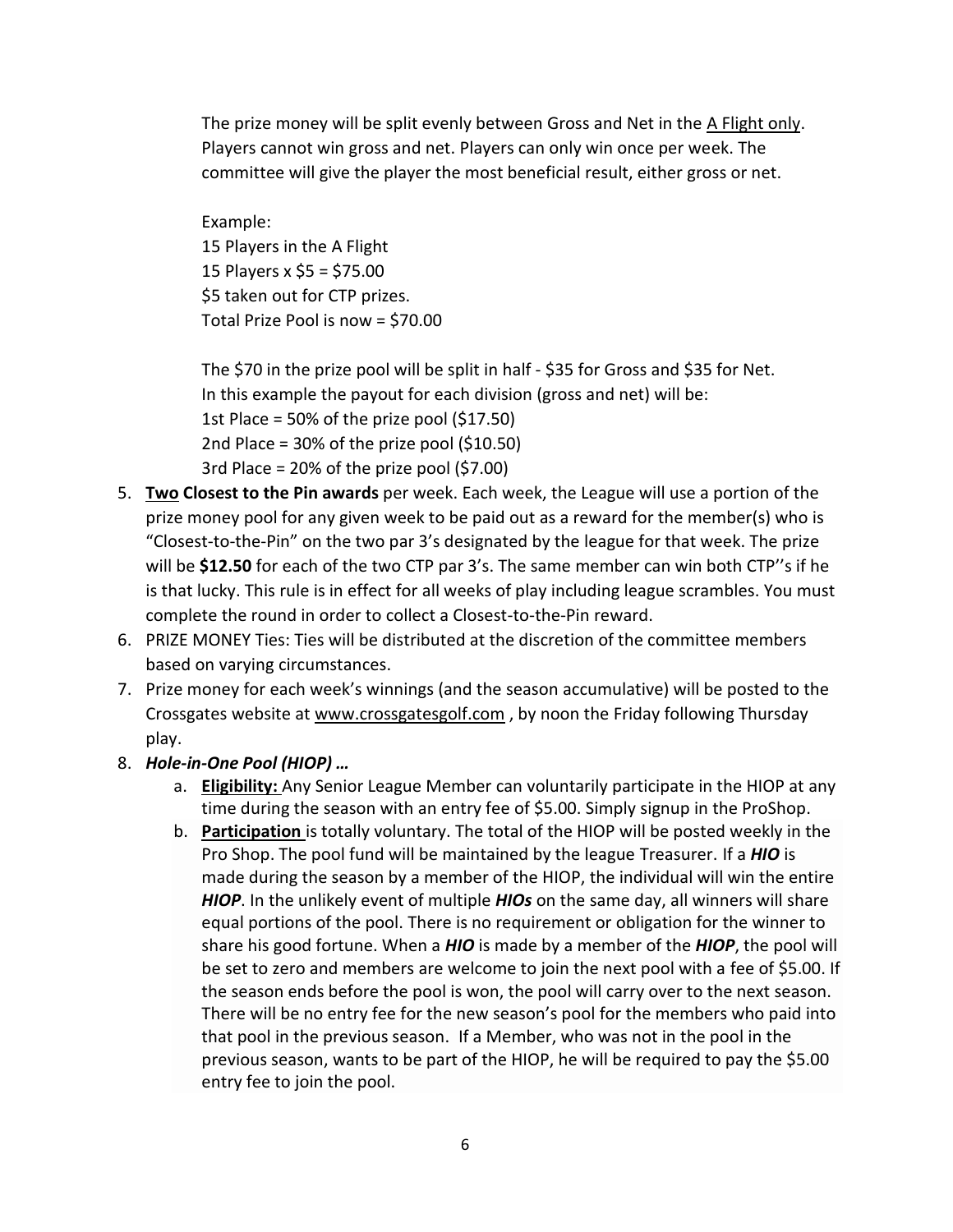#### *Other Membership Benefits:*

- 1. Any Senior League Member who scores a hole-in-one will receive a *Free Round of Golf*.
- 2. Any Senior League Member who plays **85%** of the Senior League rounds in a single Senior League season will receive a *Free Round of Golf* (excludes rainouts; includes scrambles).
- 3. Any Senior League Member with a Gross Score equal to, or lower than his age will receive a *Free Round of Golf*, one per season.
- 4. Once a month we will randomly select a member's birthday (from all 12 months, not just that month) and celebrate his birthday with a *Free Round of Golf*. To be eligible, we must have your date-of-birth on file and you must have played 50% of the season to-date rounds.
- 5. Any member who sponsors a *New Member* will receive *Free Round of Golf* when the *New Member* has played 10 rounds of golf with the Senior League. The new member *must* indicate your name on his application for you to be eligible. (Note: the 10 rounds must be played in a single season).
- 6. At season's end the league will award a *Free Round of Golf* to members who achieve the following during the season:
	- *League's Lowest Gross*
	- *League's Lowest Net*
	- *League's Low Average Gross*
	- *League's Low Average Net*
	- *League's Most Improved Player*

*Note: The member must have played 50% of the season's rounds, and had a league handicap going into the season, in order to be eligible for any of the above awards. None of the "Free Rounds of Golf" mentioned above may be used for a round with the Senior Men's League.* 

#### *Other Rules and suggestions:*

- 1. Have fun!
- 2. NO MULLIGANS / NO GIMMES (**putt everything out!**)
- 3. If you're not in the hole after 6 strokes on a par 3, 7 on a par 4, or 8 on a par 5, pick up the ball and take a max score!
- 4. You may "stir" your ball within the length of a scorecard, in the fairway and the rough, *but not in the sand,* or to the point where you receive an unfair advantage- if your ball is behind a tree, keep it behind a tree! If the ball is moved to get relief from the object - add one penalty stroke.
- 5. **Play READY golf** on all tees and greens hit when you are ready.
- 6. The drop area for a ball hit into the water on hole #17 is the red tee box. There is a one stroke penalty and you will hit your third shot from the drop area.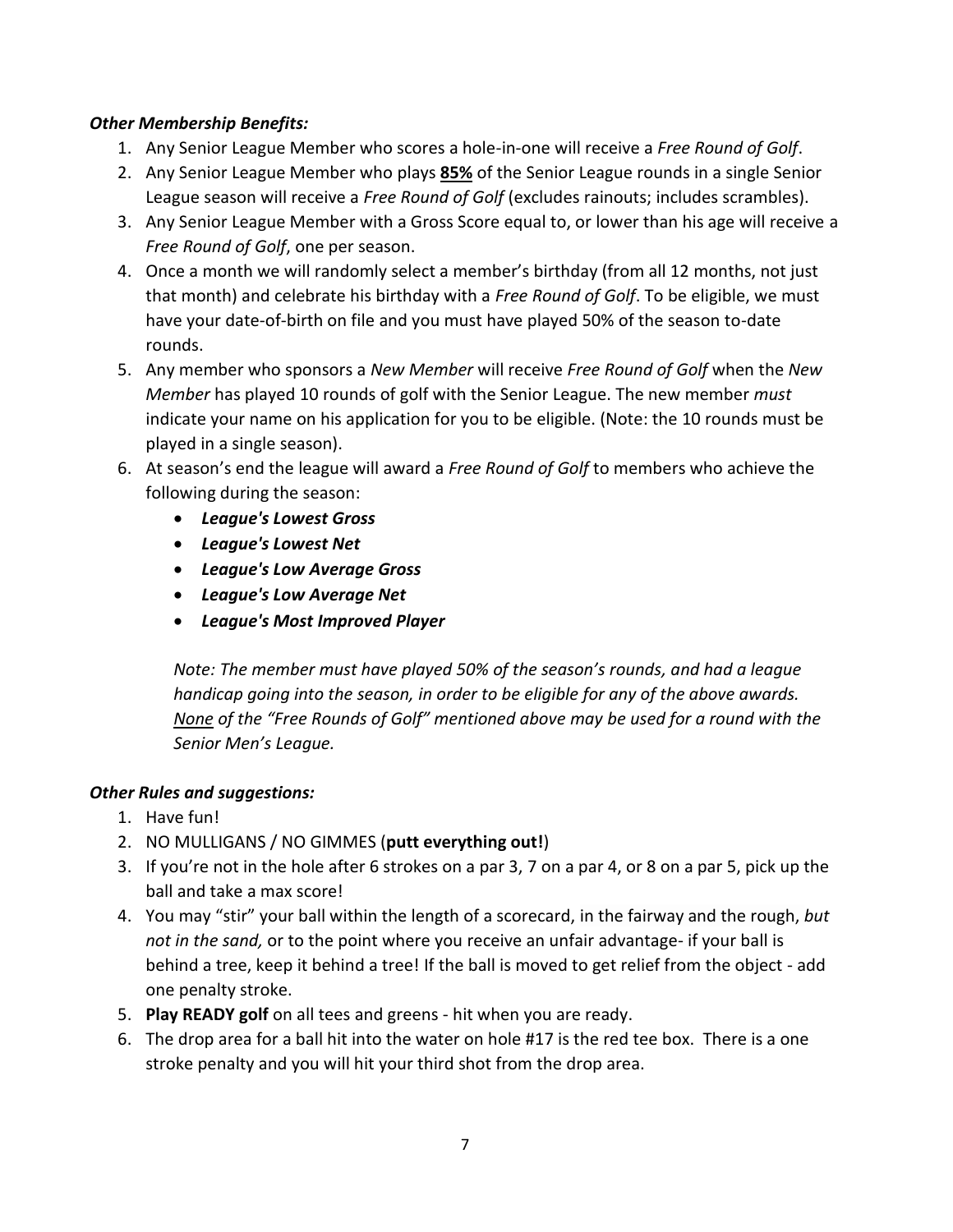- 7. **Lost ball –** We follow the USGA rule of **3 minutes** to find a lost ball. Please adhere to this rule to maintain pace of play.
- **8. OB & Lost Ball RULE:**

One stroke Penalty. 2 Options

- 1. Decide RIGHT AWAY that you are going to put a new ball in play. Re-Tee with a 1 stroke penalty. If you re-tee, you MUST play that ball! Limit of 1 re-tee shot with penalty. This is NOT a provisional. Once you decide to re-tee, that ball is in play and the original ball is no longer "in play" and cannot played. If your re-teed shot also goes OB or is lost, pick up and take the maximum score for the hole.
- 2. Drop the golf ball within two club lengths of where the ball went OB or was lost. No provisional balls! If you hit or think your ball went OB. Drive up to where the group consensus is, of where the ball crossed the OB line or where you think it was lost. Drop the ball within two club lengths, no closer to the hole and take a 1 stroke penalty. Do not drop more than 2 club lengths from where the ball CROSSED the line or is thought to be lost.

#### *Example 1:*

Your tee shot on #4 goes off to the right into the woods. You know that it is going to be a bad spot. Decide RIGHT AWAY that you want to re-tee with a penalty stroke. Re-tee, you are hitting 3 off the tee. If you choose this option, you MUST play the re-teed ball.

*Example 2:*

Your tee shot on #9 goes to the left and over the road and it is Out of Bounds. Determine by group consensus of where the ball CROSSED the OB line. Drop a ball within two club lengths of the line and take a 1 stroke penalty.

With the new league rule, there are NO provisional balls. The only options are dropping a ball within two club lengths of where the ball crossed the OB line or is thought to be lost or re-tee with a 1 stroke penalty.

#### **9. #3 Drop Area:**

In an effort to speed up play and to avoid injury from falls, the Crossgates Senior Men's League Committee is introducing an option for Senior Men's League members to use a Drop Area for errant shots on #3.

The Drop Area will be identified by a sign in the rear of #3 hole, between #3 green & #4 tee box. Members can optionally use the Drop Area with a one stroke penalty for any errant shot that may be too difficult or dangerous to complete. The Drop Area can only be used to recover from an errant tee shot and the ball from the initial tee shot is no longer in play. Drop your ball within 2 club lengths of the Drop Area Sign.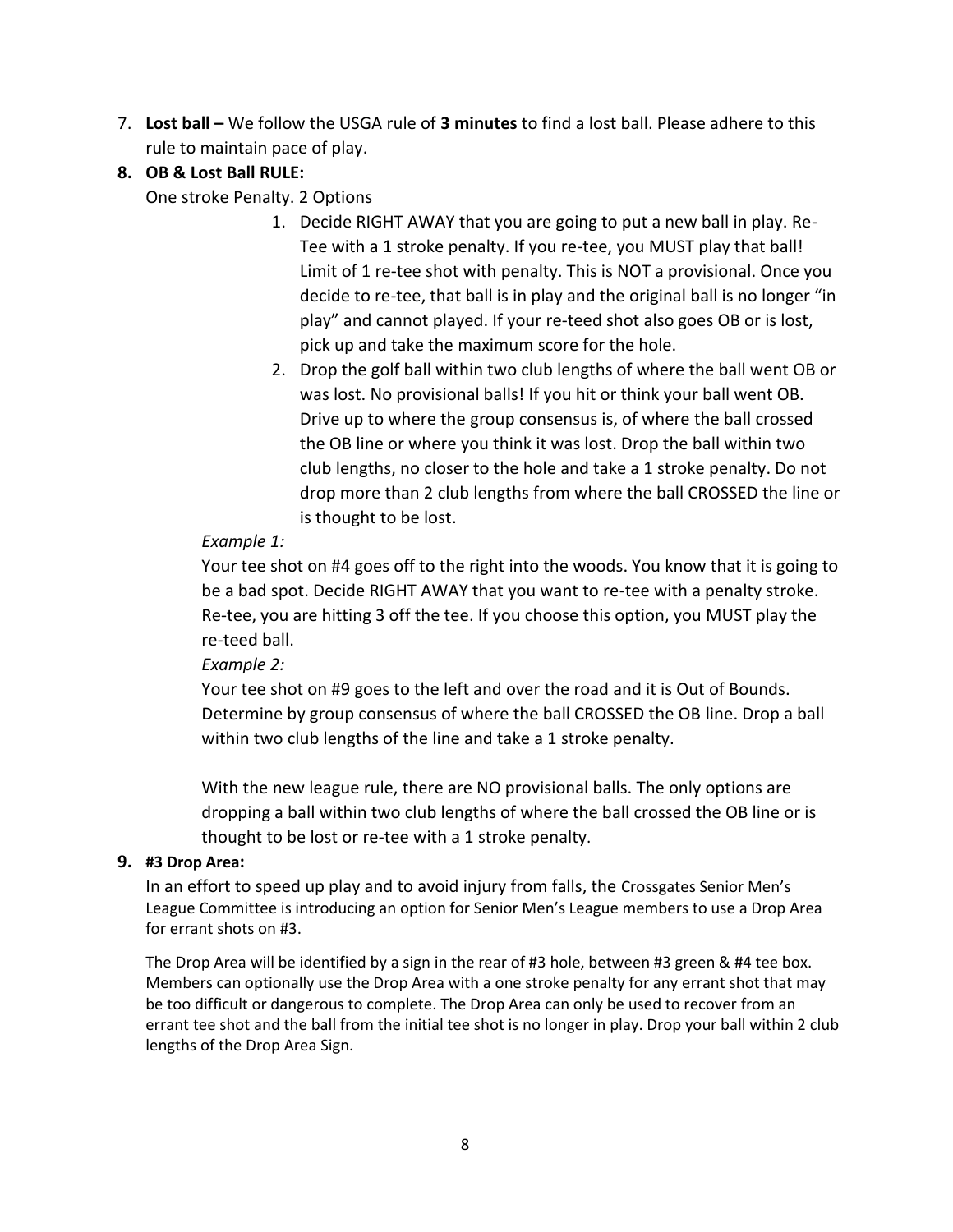Examples:

- 1. Your tee shot hits the left bank of the green and rolls to the bottom of the hill. *Rather than going down the hill to retrieve your ball (see note below)*, you can take a one stroke penalty and play your 3<sup>rd</sup> shot from the Drop Area.
- 2. Your tee shot is lost or not playable on the right-side hill near # 7. Take a one stroke penalty and play your 3<sup>rd</sup> shot from the Drop Area.

This option is being introduced to the Crossgates Senior Men's League to speed up play and to avoid injuries from the steep hills on #3. The option is effective with the 05/05/22 Round.

*Note:* If a player chooses to walk down the hill to look for his ball, he MUST play from down there. If you choose to use the drop area, don't go down the hill. The drop area is intended to save time and effort to go up and down the hill. It defeats the purpose if players do both!

- 10. *Slow Play – Measures to minimize slow play:*
	- a) Keep pace with the group in front of you.
	- b) Clear the green as quickly as possible.
	- c) Put clubs away, and tally the score at the next tee.
	- d) When at the next tee and green, play "ready golf'" and "ready putting". In other words, always play "Ready Golf".
	- e) *Use "Leaf Rule" when ball is lost in heavy leaves in the field of play. The leaf rule means that if you cannot find your ball due to all the leaves, you may drop a ball with NO penalty stroke.* **The "Leaf Rule" only applies if the Pro Shop announces the rule in effect on that week of play, and all in your foursome agree whether or not the** *Leaf Rule* **should apply on any given shot.**
	- f) On those days we are required to stay on the cart path, determine the club(s) you will need before going to the ball. Do not go to the ball, and determine what club you will need, then return to the cart for a club.
- 11. In the event of rain or other foul weather (except if Pro Shop stops play), members may decide to stop at any place on the course before the end, but **will forfeit** the monies they put into the prize pot…. Groups that finish will be eligible for prize monies based on *Crossgates Senior Men's League* Prize distribution Rules and *Weather* rule below.
- 12. To offer some *guidelines* to the lucky golfer who scores a hole-in-one, the other players in the foursome should buy a drink for the person scoring the hole-in-one. This guideline was recommended by the members responding to the 2015 survey. This is a suggestion only. Members can do as they wish.
- **13.** All disputes will be settled by the League Committee.

#### *Weather*: